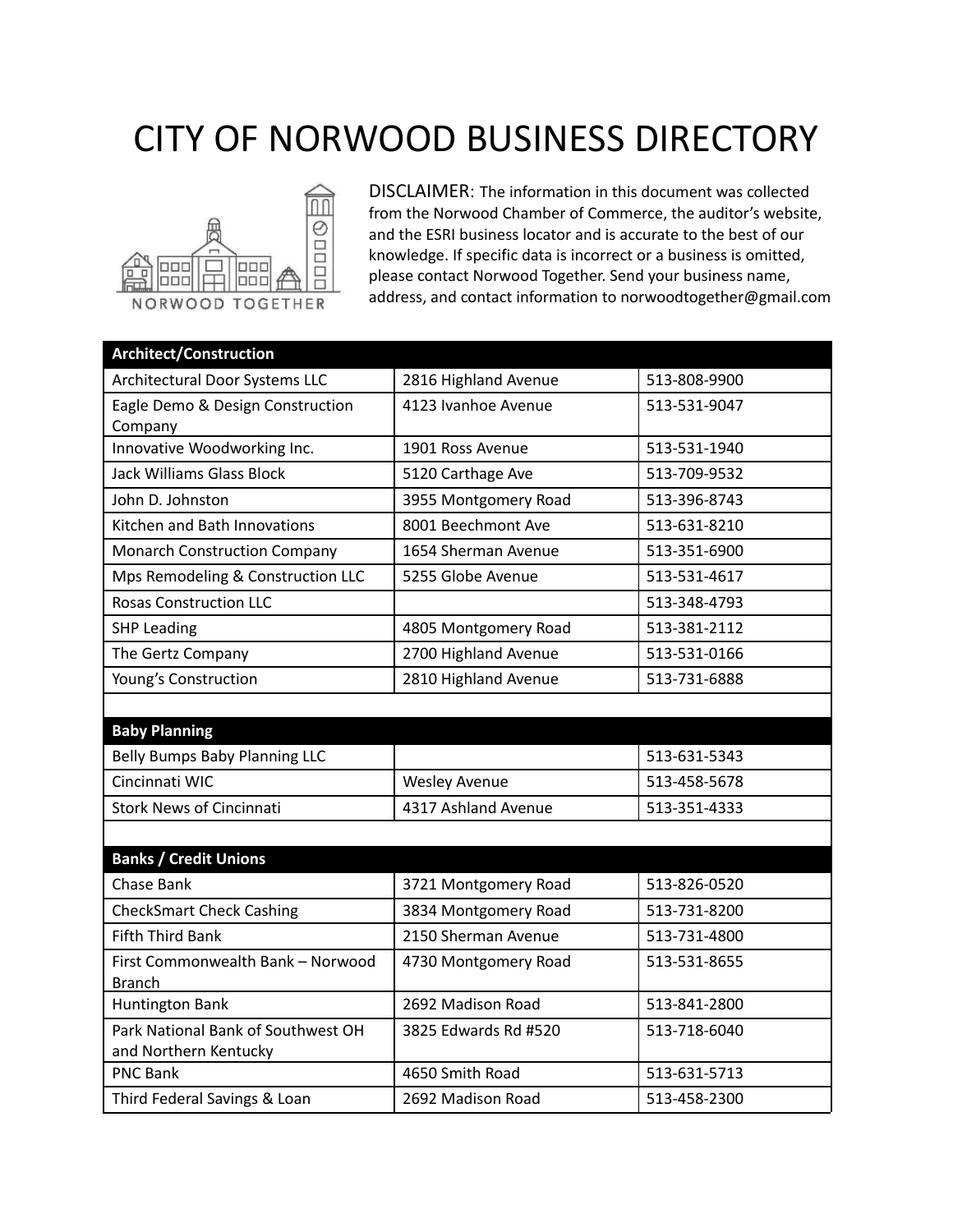| 2300 Wall Street                       | 4537 Montgomery Road      | 513-458-5200  |
|----------------------------------------|---------------------------|---------------|
| Wright-Patt Credit Union               | 4560 Lafayette Avenue     | 513-531-3552  |
|                                        |                           |               |
| <b>Beauty Supply</b>                   |                           |               |
| <b>Armstrong Mccall Beauty Supply</b>  |                           | 513-351-3814  |
| Barber Shop Shea's                     | 4118 Montgomery           |               |
| <b>Brills Barber Shop</b>              | 4312 Montgomery Road      | 513-631-6073  |
| Hair Lucky Beauty Supply               | 3855 Montgomery Road      | 513-351-8886  |
| Loud Styles Barber & Beauty Salon      | 4220 Montgomery Road      | 513-918-5030  |
| N-Style Hair Salon                     | 3923 Montgomery Road      | 513-631-2777  |
| Sally Beauty                           | 4466 Montgomery Road      | 513-351-3814  |
| Sky Luxury Hair Extensions             | 4539 Montgomery Road      | 513-402-0282  |
| <b>Ulta Beauty</b>                     | 2699 Edmondson Road       | 513-351-2835  |
|                                        |                           |               |
| <b>Business / Accounting</b>           |                           |               |
| Anstaett Kenneth                       | 2317 Park Ave             | 513-289-3147  |
| <b>BelFlex Staffing Network</b>        | 4411 Montgomery Road      | 513-241-8367  |
| Berberich & Berberich                  | 1736 Sherman Ave          | 513-721-7036  |
| Carew International                    | 5050 Section Ave          | 513-621-0229  |
| <b>Cincinnati Compliance Solutions</b> |                           | 513-436-4686  |
| <b>Edis Group</b>                      | 4000 Smith Road           | 513-304-4385  |
| <b>Express Employment Pro</b>          | 4572 Montgomery Road      | 513-531-5627  |
| <b>H&amp;R Block</b>                   | 4582 Montgomery Road      | 513-731-6467  |
| Hernandez Tax and Accounting           | 3816 Montgomery Road      | 513-531-0086  |
|                                        | 4537 Montgomery Road      | 513) 845-0211 |
| Liberty Tax Services                   | 4627 Montgomery Road      | 513-924-4279  |
| Nationwide insurance                   | 3968 Montgomery Road      | 513-731-2099  |
| Norwood Earnings Tax Department        | 4645 Montgomery Road      | 513-458-4590  |
| Paycor                                 | 4811 Montgomery Road      | 513-719-1201  |
| Phaery Consulting, LLC                 |                           | 773-896-5815  |
|                                        |                           |               |
| Pinnacle Environmental Consultants,    | 2088 Ross Ave             | 513-578-6500  |
| <b>INC</b>                             |                           |               |
| Taiga Data, INC                        | 1776 Mentor Ave Suite 250 | 513-394-7136  |
| Terry Long American Family Insurance   | 3960 Montgomery Road      | 513-351-0917  |
| TKAssisting                            |                           | 513-537-3386  |
| <b>V&amp;T Holdings</b>                | 44321 Allison St          | 513-402-0000  |
| Wall & Associates                      |                           | 513-206-9664  |
| Your Business Matters LLC              | Montgomery Road PO Box    | 513-631-8299  |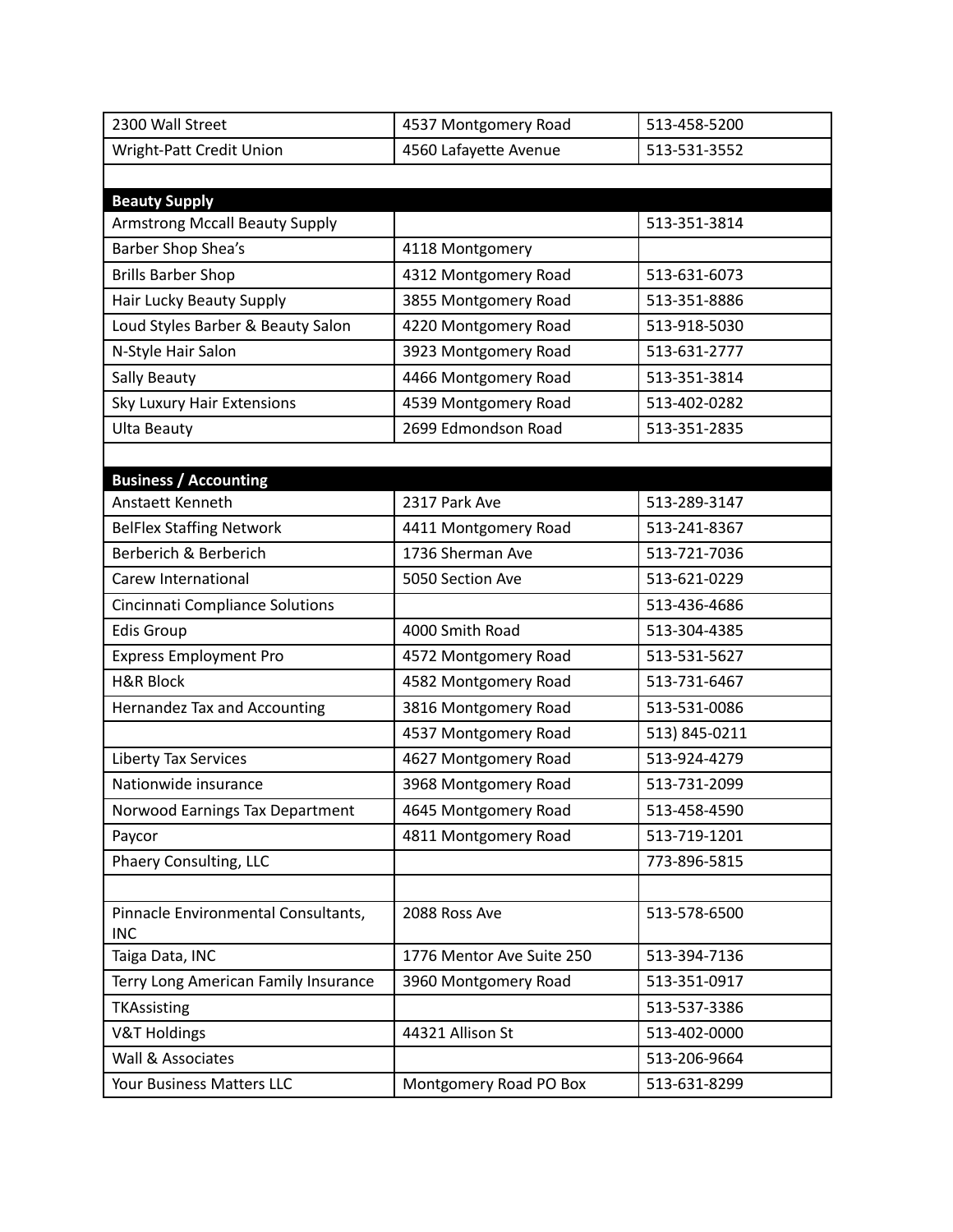| <b>Cell</b>                                                               |                        |              |
|---------------------------------------------------------------------------|------------------------|--------------|
| AT&T                                                                      | 2692 Madison Road      | 513-351-5851 |
| Cincinnati Bell Tech SVC                                                  | 4500 Montgomery Road   | 513-841-3935 |
| <b>Cricket Wireless</b>                                                   | 4007 Reading Road      | 513-954-4509 |
| I Wireless I                                                              | 4411 Montgomery Road   | 513-924-1100 |
| Lenscrafters                                                              | 2749 Edmondson Road    | 513-631-4154 |
| Metro by T-Mobile                                                         | 4551 Montgomery Road   | 513-351-8900 |
| <b>Midwest Mobility Solutions</b>                                         | 9407 Civic Centre Blvd | 513-342-6223 |
| Sprint Store At Radioshack                                                | 4462 Montgomery Road   | 513-904-4080 |
| T-Mobile                                                                  | 2731 Edmondson Rd      | 513-731-2826 |
| Wireless-Zone-Verizon Auth                                                | 4420 Montgomery Road   | 513-515-5427 |
|                                                                           |                        |              |
| <b>Community / Empowerment</b>                                            |                        |              |
| 4C For Children                                                           | 2100 Sherman Avenue    | 513-221-0033 |
| Ashland Ave Baptist Church - Ashland<br>Loves                             | 4255 Ashland Avenue    | 513-531-3626 |
| <b>Baby Bear</b>                                                          | 2221 Slane Avenue      | 513-348-6539 |
| Cincinnati Cares/ Inspiring Service                                       | 1776 Mentor Avenue     | 513-436-4686 |
| Cincinnati Veterans Center 4545<br>Montgomery Road                        | 4545 Montgomery Road   | 513-351-0171 |
| Coalition for a Drug Free                                                 | 2333 Victory Parkway   | 513-751-8000 |
| <b>Community Improvement Corporation</b><br>of Greater Cincinnati         |                        | 513-631-8292 |
| Deaf African Development                                                  | 2240 Norwood Avenue    |              |
| Free and Accepted Masons of Ohio 576<br>Dba Norwood-Winton-Carthage Lodge | 2020 Hopkins Avenue    | 513-531-4603 |
| <b>Fueled Collective</b>                                                  | 3825 Edwards Road      | 513-207-1135 |
| Geary Trades of Hope                                                      |                        | 513-649-0404 |
| <b>Grace UMC Soul Food</b>                                                | 2221 Slane Avenue      | 513-348-6539 |
| HCDC, Inc.                                                                | 1776 Mentor Avenue     | 513-631-8292 |
| <b>Inspiring Service</b>                                                  | 1776 Mentor Avenue     | 513-436-4686 |
| Lydia's House                                                             | 4502 Carter Avenue     |              |
| Meals for Kids                                                            | 4325 Montgomery Road   |              |
| <b>NFA Charity</b>                                                        | 4725 Montgomery Road   | 513-458-4562 |
| Norwood Business & Professional<br>Women's Club                           | 1810 Courtyard Avenue  | 513-984-2746 |
| <b>Salvation Army</b>                                                     | Park Avenue            |              |
| Texo International INC.                                                   | 2828 Highland          | 513-731-6350 |
| The Living Room                                                           | 2368 Norwood Avenue    | 513-531-5030 |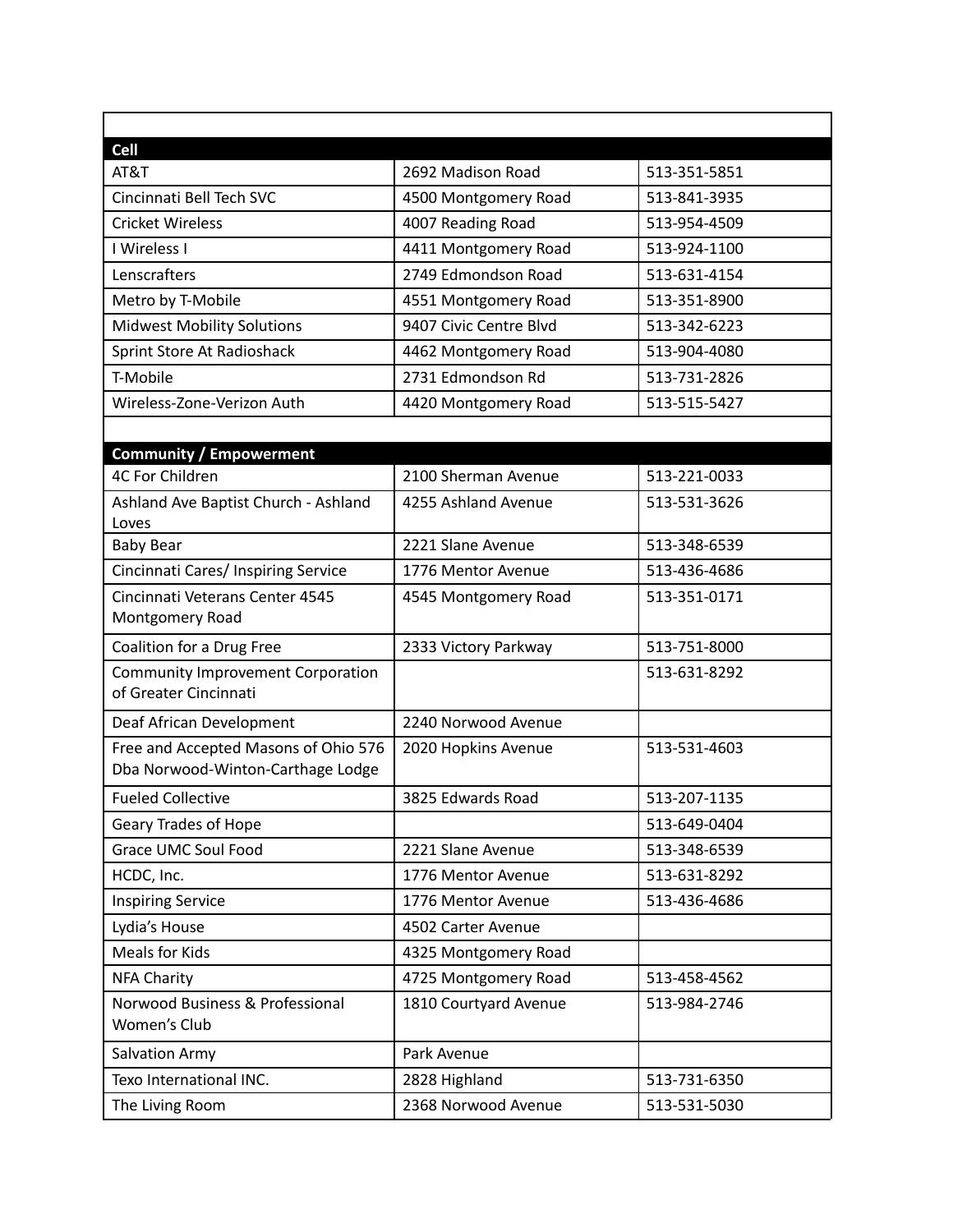| Zion Food Pantry                             | 2301 Indian Mound Avenue | 513-580-4824   |
|----------------------------------------------|--------------------------|----------------|
|                                              |                          |                |
| <b>Contractors</b>                           |                          |                |
| A.W Limited                                  | 4306 Floral Avenue       | 513-543-0811   |
| Fritt's Painting                             | 4112 Montgomery Road     | 513-631-0341   |
| H & B Painting and Carpentry                 | 3966 Avilla Place        | 513-306-6652   |
| Holt & Reichard Inc                          | 2920 Highland Avenue     | 513-631-5781   |
| Knowlton Manufacturing Co.                   | 2524 Leslie Avenue       | 513-631-7353   |
| Perry Contracting, Inc.                      | 1819 Mentor Avenue       | 513-351-9999   |
| <b>Tim Rolf Maintenance LLC</b>              | 2144 Cathedral Avenue    | 513-307-4196   |
| <b>Timeless Renovations And Painting LLC</b> | 4014 Grove Avenue        | 513-720-7820   |
| <b>Trammell's Contracting LLC</b>            | 1743 Sherman Avenue      | 513-377-6117   |
| Epic Landscape                               | 2224 Feldman Ave.        | (513) 460-8372 |
|                                              |                          |                |
| <b>Convenience</b>                           |                          |                |
| <b>BP</b>                                    | 4900 Montgomery Road     | 513-818-9473   |
| Fawn Candy                                   | 2692 Madison Road        | 513-351-4191   |
| Greene's Flower Shoppe                       | 5230 Montgomery Road     | 513-531-4011   |
| Murray Bros. Old Time Store                  | 4444 Montgomery Road     | 513-531-3816   |
| Norwood Sunoco                               | 1924 Sherman Ave         | 513-531-7421   |
| Off Pike Market                              |                          | 513-284-2679   |
| <b>Quick Pick</b>                            | 4145 Montgomery Road     | 513-351-7425   |
| Speedway                                     | 4425 Montgomery Road     | 513-531-4403   |
| The UPS Store                                | 2692 Madison Road        | 513-531-0100   |
| <b>Tobacco Discounters</b>                   | 4696 Montgomery Road     | 513-351-0620   |
| <b>United Dairy Farmers</b>                  | 3941 Montgomery Road     | 513-396-8744   |
| <b>United Dairy Farmers</b>                  | 5023 Montgomery Road     | 513-531-0241   |
| United Dairy Farmers Corporate Office        | 3955 Montgomery Road     | 513-396-8700   |
| <b>Walgreens Pharmacy</b>                    | 4605 Montgomery Road     | 513-731-0062   |
| <b>Western Union Agent Location</b>          | 3834 Montgomery Road     | 513-731-8200   |
|                                              |                          |                |
| <b>Décor</b>                                 |                          |                |
| Aaron's Furniture Rental                     | 4405 Montgomery Road     | 513-631-3400   |
| Betty's Hatchett Design                      | 1757 Weyer Avenue        | 513-293-1549   |
| <b>Blinds Plus And More</b>                  | 3004 Harris Avenue       | 513-631-7200   |
| <b>Custom Furniture and Restoring</b>        | 3754 Montgomery Road     | 513-351-8586   |
| Miller Bros Paint and Decorating             | 4343 Montgomery Road     | 513-531-1501   |
| OTO Supply                                   | 4114 Montgomery Road     | 513-620-8898   |
|                                              |                          |                |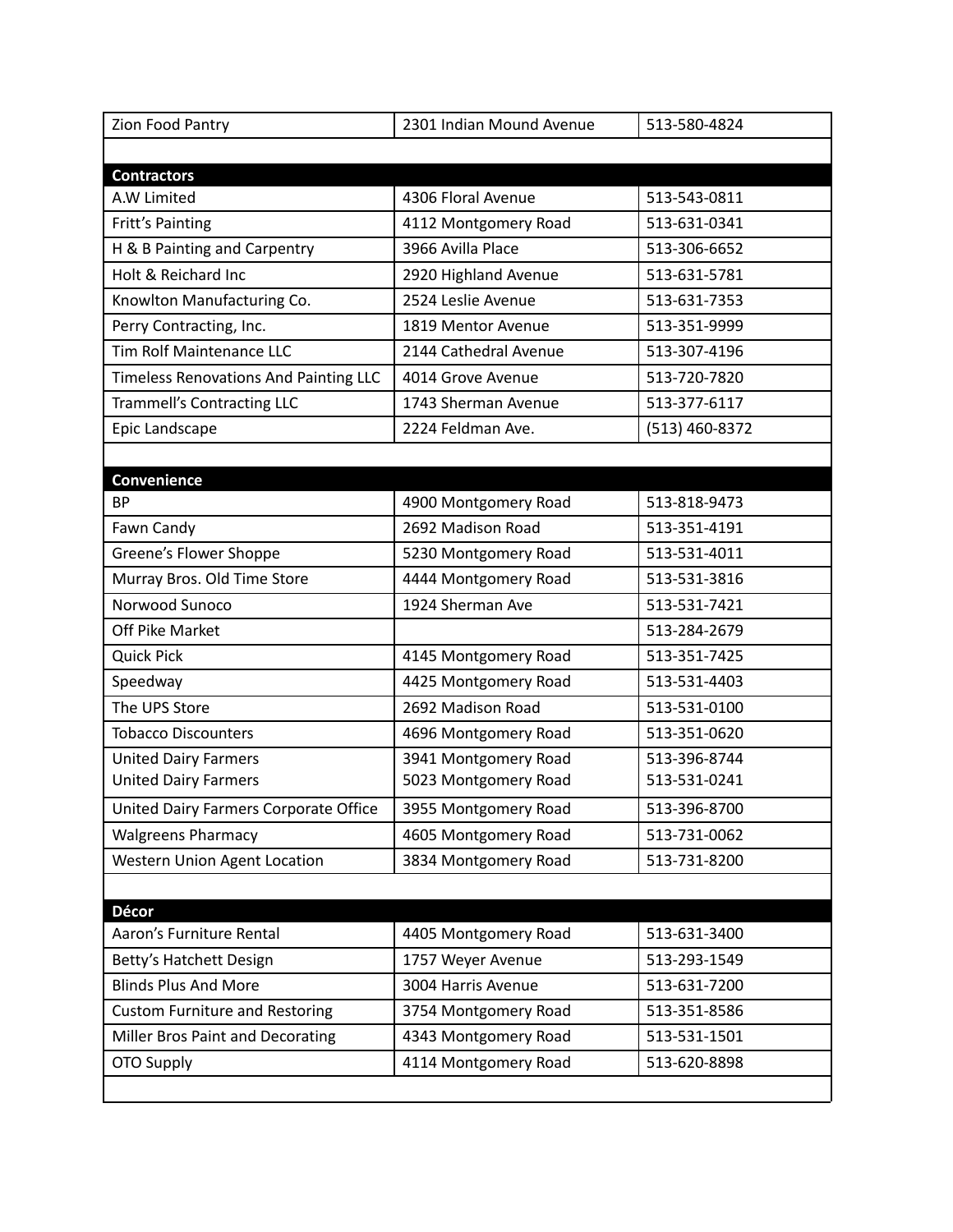| <b>Delivery</b>                                        |                           |              |
|--------------------------------------------------------|---------------------------|--------------|
| Princess Deliveries, LLC                               |                           | 513-886-0018 |
|                                                        |                           |              |
| <b>Education</b>                                       |                           |              |
| Core Clay                                              | 3846 Montgomery Road      | 513-351-0036 |
| Cornerstone Christian Academy                          | 4255 Ashland Ave          | 513-351-7900 |
| Drake Planetarium & Science Center                     | 2020 Sherman Ave          | 513-396-5578 |
| <b>Education At Work</b>                               | 2300 Wall St              | 513-841-3600 |
| <b>Educational Theatre Association</b>                 | 4805 Montgomery Road      | 513-421-3900 |
| <b>Immaculate Conception Academy</b>                   | 4510 Floral Avenue        | 513-731-8863 |
| Little Learning Tree LLC                               | 4600 Smith Road           | 513-631-7108 |
| Norwood View Elementary School                         | 5328 Carthage Avenue      | 513-924-2610 |
| <b>Norwood Band Boosters</b>                           | 2020 Sherman Avenue       | 513-607-4154 |
| Norwood City Schools Administration<br><b>Building</b> | 2132 Williams Avenue      | 513-924-2500 |
| Norwood City Schools Avenues For<br><b>Success</b>     | 2060 Sherman Avenue       | 513-924-2705 |
| Norwood Conversion Community<br>School                 | 2132 Williams Avenue      | 513-924-2702 |
| Ohio Media School                                      | 4411 Montgomery Road      | 513-271-6060 |
| Pearson Professional Center                            | 4805 Montgomery Road #220 | 513-351-1329 |
| Norwood High School                                    | 2020 Sherman Avenue       | 513-924-2800 |
| Norwood Middle School                                  | 2060 Sherman Avenue       | 513-924-2700 |
| <b>Schools Public &amp; Parochial</b>                  | Carthage Ave              | 513-396-5526 |
| <b>Sharpsburg Elementary School</b>                    | 4400 Smith Road           | 513-924-2600 |
| St Thomas Aquinas Foundation                           | 2310 Robertson Avenue     | 502-634-3419 |
| The Little Learning Tree LLC                           | 4600 Smith Road           | 513-631-7108 |
| Williams Avenue Elementary School                      | 2132 Williams Avenue      | 513-924-2520 |
| Youthland Academy                                      | 4600 Smith Road           | 513-631-7108 |
| <b>Engineering</b>                                     |                           |              |
| Katzen International, Inc.                             | 2300 Wall Street          | 513-351-7500 |
|                                                        |                           |              |
| <b>Entertainment</b>                                   |                           |              |
| Fowling                                                | 2940 Highland Ave #230    | 513-900-0959 |
| <b>Stone Lanes</b>                                     | 3746 Montgomery Rd        | 513-396-7003 |
| Vision Wrestling Club Cincinnati                       | 3938 Hazel Ave Apt 3      | 513-872-9626 |
|                                                        |                           |              |
| <b>Equipment</b>                                       |                           |              |
| Interlube Corporation                                  | 4646 Baker Street         | 513-531-1777 |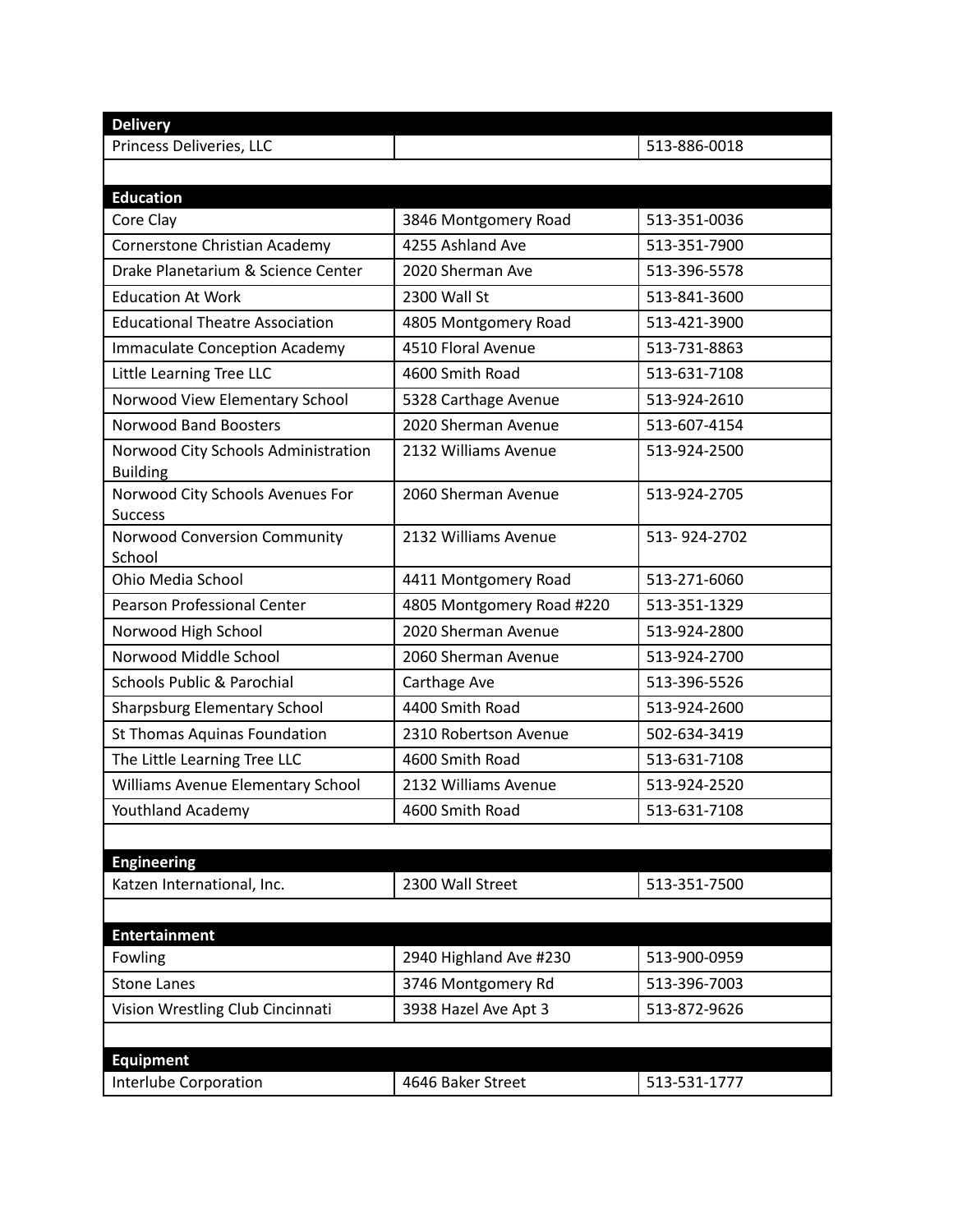| Recreational Equipment, Inc. (REI)                | 2643 Edmondson Road  | 513-924-1938 |
|---------------------------------------------------|----------------------|--------------|
| Rumpke Dba Industrial Equipment                   | 4932 Beech Street    | 513-841-1703 |
|                                                   |                      |              |
| <b>Fitness / Wellness</b>                         |                      |              |
| Cyclebar                                          | 2713 Edmondson Road  | 513-631-7433 |
| Farrell Fit Group Fitness Studio                  | 4424 Floral Ave      | 513-908-2800 |
| <b>Fitworks Fitness Center</b>                    | 4600 Smith Road      | 513-531-1500 |
| <b>GNC</b>                                        | 2692 Madison Road    | 513-631-2604 |
| Jazzercise                                        | 4570 Montgomery Road | 513-276-3077 |
| Sports Therapy Inc.                               | 4600 Smith Road      | 513-531-1698 |
| The Massage Studio LLC                            | 2752 Erie Ave        | 513-478-0808 |
|                                                   |                      |              |
| <b>Freight Handling</b>                           |                      |              |
| J & S Freight Handling Services                   | 2284 Highland Avenue | 513-646-1255 |
|                                                   |                      |              |
| <b>Funeral</b>                                    |                      |              |
| Carl's Funeral Supply Center                      |                      |              |
| Dahler & Leach Family Funeral                     |                      |              |
| Tredway-Pollitt-Staver Funeral Home               |                      |              |
| Naegele, Kleb & Ihlendorf Funeral                 |                      |              |
| Home, INC.                                        |                      |              |
| Vorhis & Ryan Funeral Home                        |                      |              |
|                                                   |                      |              |
| <b>Grocery</b>                                    |                      |              |
| El Mini Valle Mexican Store                       | 5201 Montgomery Road | 513-351-5924 |
| Kroger                                            | 4500 Montgomery Road | 513-841-6600 |
| La Económica Mexican Grocery Store                | 4357 Montgomery Road | 513-834-7396 |
| Whole Foods                                       | 2693 Edmondson Road  | 513-531-8015 |
|                                                   |                      |              |
| <b>Hotels</b>                                     |                      |              |
| Courtyard by Marriott Cincinnati East/<br>Norwood | 3813 Edwards Road    | 513-341-4055 |
|                                                   |                      |              |
|                                                   |                      |              |
| Insurance<br>American Family Insurance            | 3960 Montgomery Road | 513-351-0917 |
| Jane Chitwood - State Farm Insurance              | 5256 Montgomery Rd   | 513-531-7063 |
| M B Senior Solutions                              | 4623 Wesley Ave      | 513-366-4800 |
|                                                   |                      |              |
|                                                   |                      |              |
| <b>Legal</b>                                      |                      |              |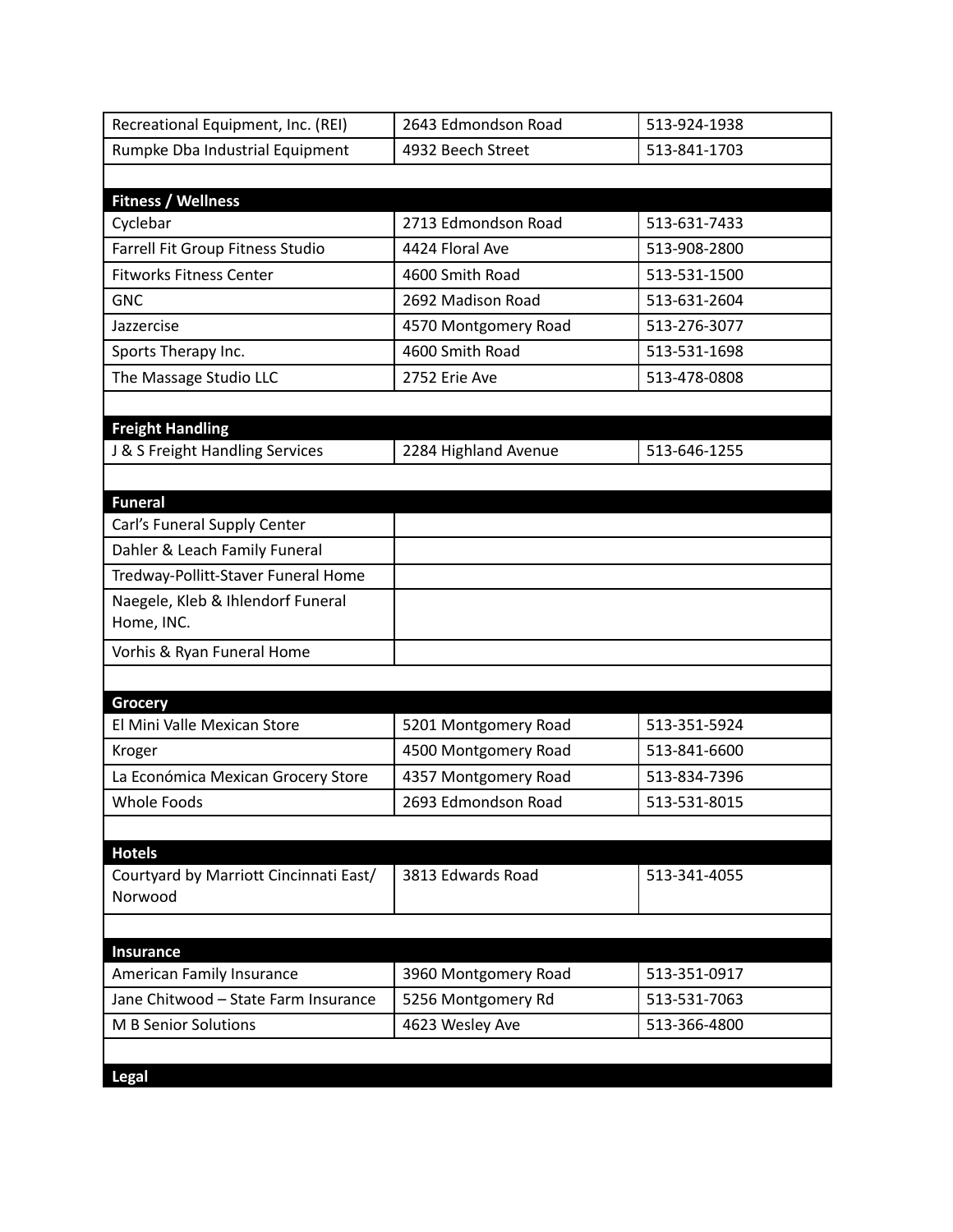| Esphol Frank, Attorney                                           | 4600 Montgomery Road Ste.<br>103        | 513-474-3700                 |
|------------------------------------------------------------------|-----------------------------------------|------------------------------|
| <b>Estates at Fernview</b>                                       | 2587 Fernview                           | 513-214-1121                 |
| John M Will Law Office                                           | 5128 Montgomery Road                    | 513-873-3083                 |
| Law Office of JAson D. Arnold                                    | 2325 Washington Ave                     | 513-348-1918                 |
| Mem Law (Melanie Mize)                                           | 4226 Montgomery Road                    | 513-745-9095                 |
| Michael Mezher, Attorney                                         | Montgomery Road                         | 513-351-7000                 |
| Robert G Kelly Co                                                | 4353 Montgomery Road                    | 513-531-3636                 |
| Robert G Kelly Co - Attorney                                     | 4353 Montgomery Road                    | 513-531-3636                 |
| Shapiro Van Ess, Phillips & Barragate<br><b>Legal Services</b>   | 4805 Montgomery Road                    | 513-396-8100                 |
| <b>Shuley Stevens Group</b>                                      | 3805 Edwards Road, Ste. 380             | (513) 366-3647               |
| Tax Lawyers Now                                                  |                                         | 888-605-5608                 |
| Von Holle Polygraph                                              | 4353 Montgomery Road                    | 513-702-5281                 |
| The Chesapeak Group, Inc.                                        | 5050 Section Rd., Ste. 400              | (513) 345-6302               |
| Rosenberg LPA                                                    | 3805 Edwards Rd., Ste. 550              | (513) 247-9605               |
| Showalter Group                                                  | 3805 Edwards Rd., Ste. 550              | (513) 762-7668               |
| Mangano Law Offices                                              | 4030 Smith Rd Suite 200                 | (513) 255-5888               |
|                                                                  |                                         |                              |
| Locksmith                                                        |                                         |                              |
| 24 7 locksmith service                                           |                                         | 513-213-4645                 |
| A.B Bonded Locksmith, Inc.                                       | 4344 Montgomery Road                    | 513-531-7334                 |
|                                                                  |                                         |                              |
| <b>Maintenance / Repair</b>                                      |                                         |                              |
| 7 Days Painting                                                  | 5230 Hunter Avenue                      | 513-885-9007                 |
| <b>A2Z Auto Sales</b>                                            | 4034 Montgomery Road                    | 513-351-5405                 |
| Affordable Grounds Maintenance LLC                               | 2136 Cathedral Avenue                   | 513-884-4478                 |
| Ambulance Maintenance Co.                                        | 2512 Norwood Avenue                     | 513-221-7969                 |
| <b>AutoZone Auto Parts</b>                                       | 3858 Montgomery Road                    | 513-631-4703                 |
| Barger Home Improvement and Repair                               | 5120 Montgomery Road                    | 513-250-8614                 |
| Best Automotive and Body Shop                                    | 3930 Montgomery Road                    | 513-396-6262                 |
| Bill's Auto Repair and Body                                      | 3828 Montgomery Road                    | 513-531-2688                 |
| Carstar Center City                                              | 4300 Montgomery Road                    | 513-631-2406                 |
| Dave's Auto Care - Towing & Tire                                 |                                         | 513-731-4808                 |
|                                                                  | 3998 Montgomery Road                    |                              |
| Defazzio Machine & Tool Limited                                  | 5319 Warren Avenue                      | 513-609-1554                 |
| Dinah-Mite Cleaning Services LLC                                 | 1816 Maple Avenue                       | 513-386-9181                 |
| <b>Erlanger Hardware Consultants</b>                             | 2025 Delaware Avenue                    | 513-554-3667                 |
| Firestone Complete Auto Care<br><b>Forest Converting Company</b> | 4120 Montgomery Road<br>4701 Forest Ave | 513-813-7311<br>513-631-4190 |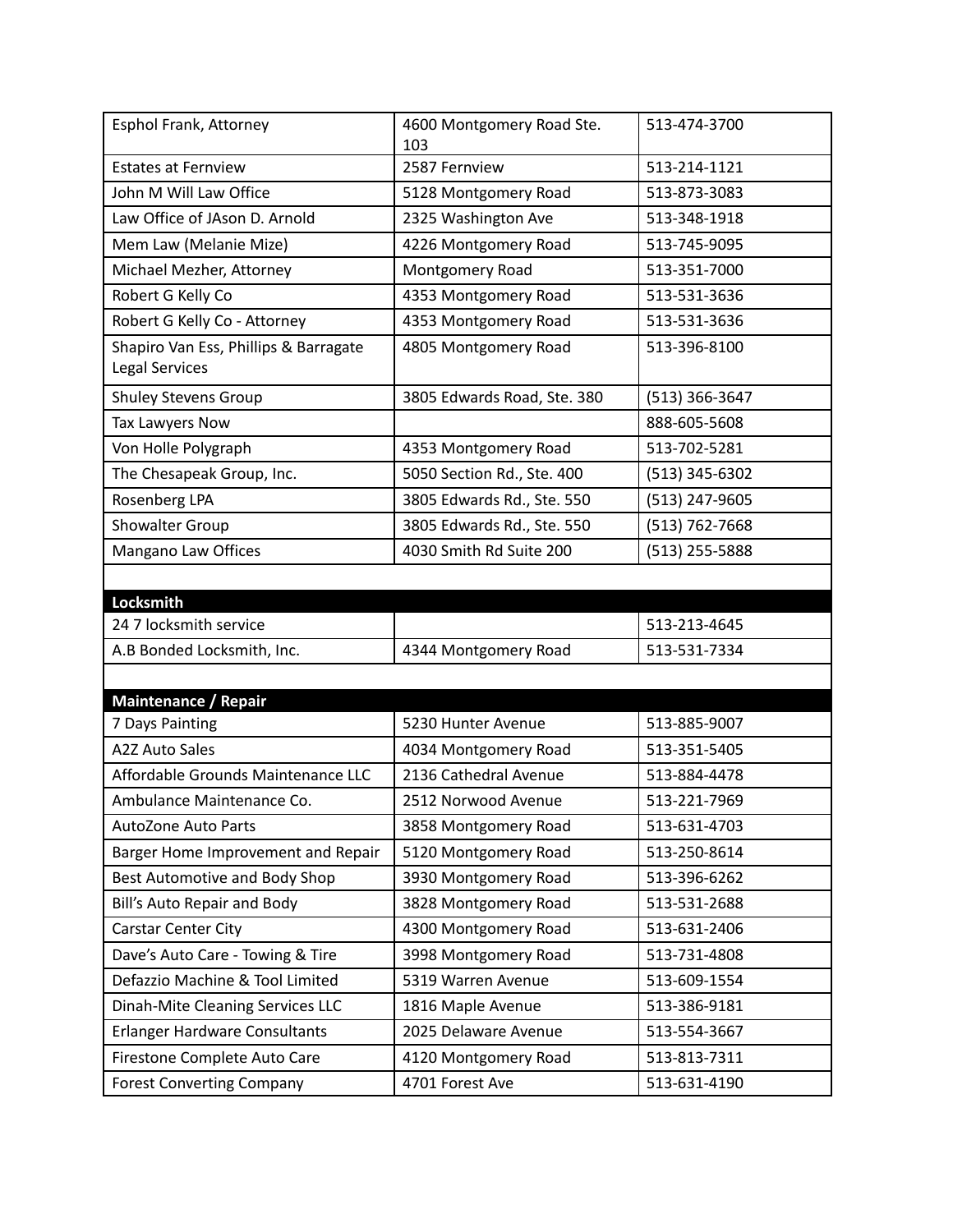| <b>Frozen Pipes Plumbing</b>           | 4103 Montgomery Road                  | 513-699-5635 |
|----------------------------------------|---------------------------------------|--------------|
| <b>Holm Renovation LLC</b>             | 2257 Park Avenue                      | 513-833-5145 |
| House Calls, LLC                       | 1936 Elm Avenue                       | 513-841-9800 |
| <b>Huber Lumber Company</b>            | Monroe Ave Cincinnati, Ohio<br>45212  | 513-731-4035 |
| Jerry Hof & Co. Inc.                   | 1925 Sherman Avenue                   | 513-396-7900 |
| KOI Auto Parts (Fisher Auto)           | 4301 Montgomery Road                  | 513-458-3300 |
| Matlock Electric Co., Inc.             | 2780 Highland Avenue                  | 513-731-9600 |
| <b>Matt Jackson Painting</b>           | 1817 Tilden Avenue                    | 513-635-4240 |
| Norwood Brake Services                 | 2075 Mills Ave                        | 513-631-5673 |
| Ohio Woodworking Co., INC.             | 5035 Beech Street                     | 513-631-0870 |
| Page Racing Motorcycle Repair          | 3937 Montgomery Road                  | 513-631-7243 |
| Pest-All Exterminating Company         | Montgomery Rd Cincinnati, OH<br>45212 | 513-531-1261 |
| Reliable Crack Injections              | 2533 Sheridan Drive                   | 513-368-4366 |
| <b>Scott's Environmental Services</b>  | 4411 Montgomery Road                  | 513-731-3123 |
| Sherwin-Williams                       | 4600 Smith Road                       | 513-631-8042 |
| Solar Tint of Ohio                     | 5050 Montgomery Road                  | 513-351-0729 |
| The Maids                              | 1830 Sherman Avenue                   | 513-396-6900 |
| <b>United Glass And Automatics INC</b> | 2025 Delaware Avenue                  | 513-554-3400 |
| <b>Wagers Painting</b>                 | 1830 Elm Avenue                       | 513-476-1408 |
| Weber Home Improvement Limited         | 2210 Quatman Avenue                   | 513-620-8123 |
| <b>Webz Exterminating</b>              | 2763 Harris Avenue                    | 513-987-9049 |
| <b>Westbrook Landscaping LLC</b>       |                                       | 404-734-7903 |
| Your Cleaning Ladi                     | 2504 Marsh Avenue                     | 513-335-9775 |
|                                        |                                       |              |
| <b>Medical</b>                         |                                       |              |
| Bethesda Healthcare Inc                | 10500 Montgomery Road                 | 513-865-1111 |
| <b>Bio Scrip Infusion Services</b>     | 4623 Wesley Avenue Ste. H             | 513-396-6060 |
| Blue Water Vaccines Inc.               | 2041Courtland Ave                     | 404-405-6315 |
| <b>CG Medical Associates</b>           | 7300 Beechmont Avenue                 | 513-232-9100 |
| CGI Anesthesia Assoc, LLC              | 10500 Montgomery Road                 | 513-865-5544 |
| Child Focus, Inc.                      | 4411 Montgomery Road                  | 513-586-5040 |
| Christ Hospital                        | 4803 Montgomery Road                  | 513-631-3300 |
| <b>Christ Hospital Phys Primary</b>    | 4803 Montgomery Road                  | 513-564-4208 |
| Christina Mayhaus Counseling           | 4226 Montgomery Road                  | 513-317-1767 |
| <b>Christ Hospital Phys-Primary</b>    | 4803 Montgomery Road                  | 513-631-2474 |
| Cincinnati Gi-Mason/Lebanon            | 4746 Montgomery Road                  | 513-721-5300 |
| Cindy L. Dellinger MD                  | 4805 Montgomery Road #154             | 513-564-6644 |
| Cintio                                 | 2410 Robertson Avenue                 | 513-288-1084 |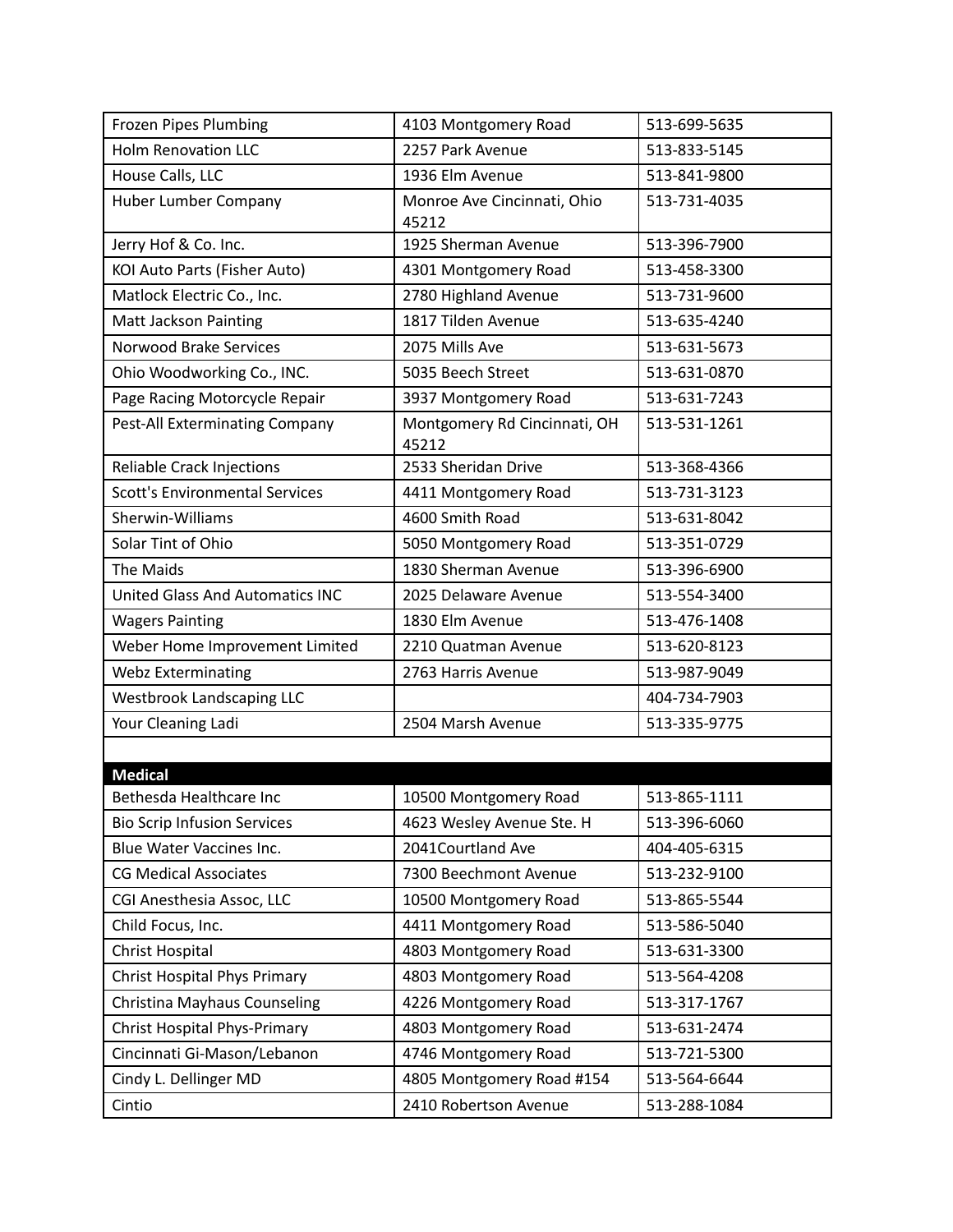| City-Norwood-Admin Health<br>Department  | 2059 Sherman Avenue       | 513-458-4600 |
|------------------------------------------|---------------------------|--------------|
| Concentra Urgent Care                    | <b>Wesley Avenue</b>      |              |
| <b>Cornerstone Dental Group</b>          | 4030 Smith Road           | 513-631-8920 |
| <b>CTI Clinical Trial and Consulting</b> | 1775 Lexington Ave        | 513-281-3868 |
| <b>CVS Pharmacy</b>                      | 5229 Montgomery Road      | 513-731-2600 |
| Davita Norwood Dialysis                  | 2300 Wall Street          | 855-544-6741 |
| Digestive Health Network                 | Montgomery Road           | 513-751-2255 |
| Down Syndrome Association                | <b>Wesley Avenue</b>      |              |
| Dr. Islam Andrew MD                      | 4600 Smith Road           | 513-221-4848 |
| Dr. Mangels David G MD                   | 8271 Cornell Road         | 513-936-0700 |
| Dr. Sohi Pediatric Dentistry             | 4535 Montgomery Road      | 513-631-3000 |
| <b>EMD Millipore Corporation</b>         | 2909 Highland Avenue      | 513-631-0445 |
| Family Dentistry in Norwood              | 5001 Montgomery Road      | 513-351-3779 |
| Farber & Farber Dentistry                | 4338 Montgomery Road      | 513-396-7000 |
| Fennell, Yoxthimer & Associates, D.D.S   | 5451 Montgomery Road      | 513-631-6600 |
| Fresenius Vascular Care, Inc.            | 4600 Smith Road           | 513-351-2494 |
| Grace Hospice                            | 4850 Smith Road           | 513-458-5545 |
| Greater Cincinnati Digestive             | 4746 Montgomery Road      | 513-721-5300 |
| <b>HCR Manor Care Higgins Joseph</b>     | 2300 Wall Street          | 513-731-6100 |
| K.L Neuhaus Inc.                         | 1911 Mentor Avenue        | 513-602-7444 |
| Kidney & Hypertension Center Inc         | Montgomery Road           |              |
| Kurt Ficker Dentistry                    | 5001 Montgomery Road      | 513-351-3779 |
| LADD Inc.                                | 3603 Victory Parkway      | 513-861-5233 |
| Liberty Dialysis                         | 2071 Sherman Avenue       | 800-881-5101 |
| Male Infertility Ohio                    | 2000 Joseph Sanker Blvd   | 513-366-3410 |
| Mercy Health Rookwood Medical<br>Center  | 4101 Edwards Road         | 513-979-2999 |
| Midtown Injury Ctr                       | Montgomery Road           |              |
| MT Auburn Nephrology                     | 2071 Sherman Avenue       | 513-841-0222 |
| Norwood Chiropractic-Sports              | 2300 Wall Street          | 513-531-2277 |
| Norwood Endoscopy Center                 | 4746 Montgomery Road      | 513-546-3730 |
| Norwood Family Dental                    | 5258 Montgomery Road      | 513-531-2338 |
| Norwood Towers Post Acute                | 1500 Sherman Avenue       | 513-631-6800 |
| Ohio GI And Liver Institute              | 4746 Montgomery Road      | 513-751-6667 |
| <b>Oxford Medical Aesthetics</b>         | 10 N Locust St Suite C    | 513-280-0857 |
| Pinnacle Senior Care                     | 4850 Smith Road           | 513-326-3007 |
| <b>Precision Nation</b>                  | 4222 Beech Street Norwood | 513-462-8287 |
| <b>Prevention First</b>                  | 2100 Sherman Ave #102     | 513-751-8000 |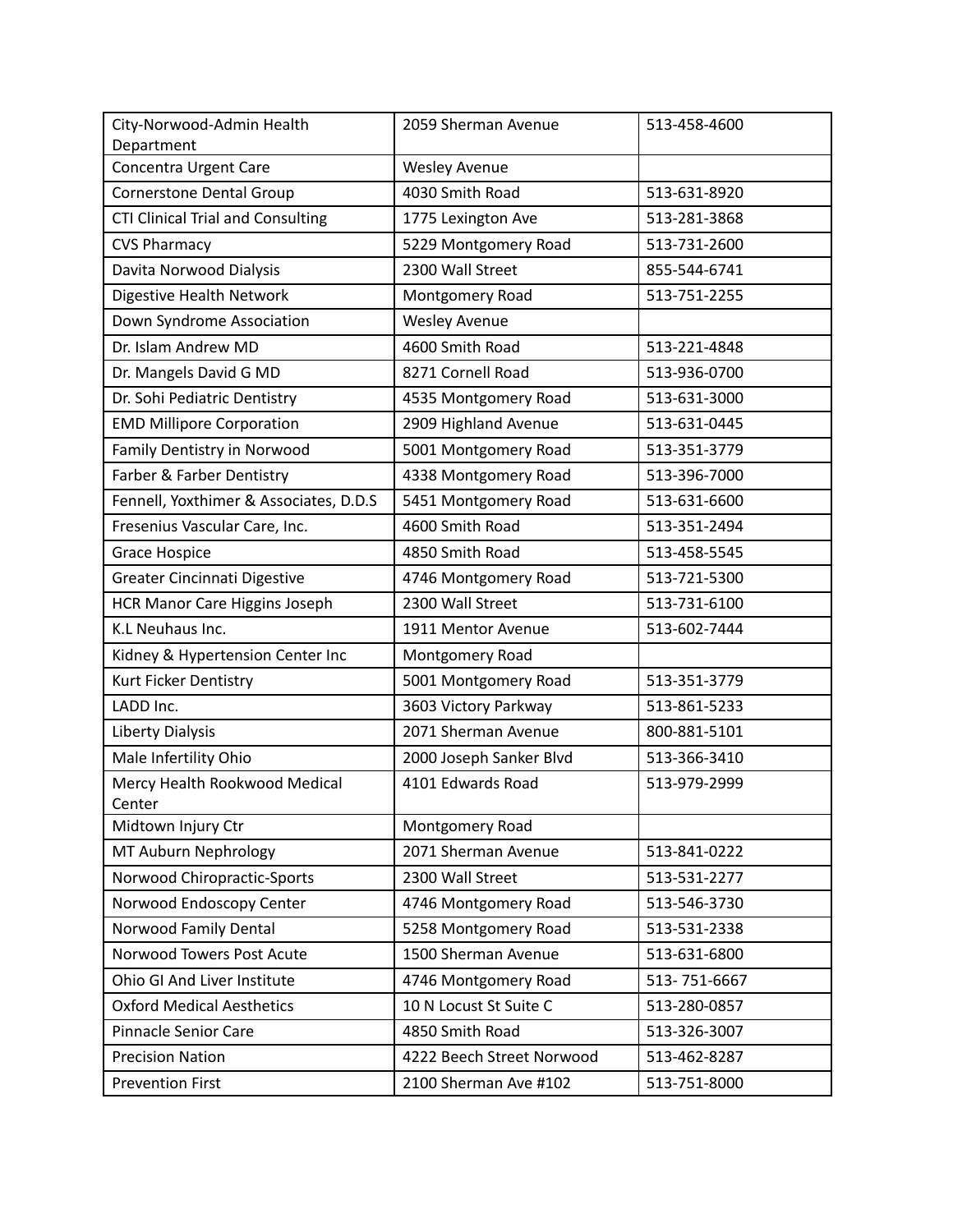| Private Health News, Inc.                       | 1776 Mentor Avenue                           | 513-731-6700   |
|-------------------------------------------------|----------------------------------------------|----------------|
| Retiremed Iq Mb Senior Solutions                | <b>Wall Street</b>                           | 844-388-6565   |
| RetireMedIQ                                     | <b>Wesley Avenue</b>                         |                |
| <b>Riverhills Neuroscience</b>                  | 4805 Montgomery Road                         | 513-961-4700   |
| Schweitzer Jr Edmund H MD                       | 10547 Montgomery Road                        | 513-221-4848   |
| <b>Summit Innovation Labs LLC</b>               | 1776 Mentor Avenue                           | 513-341-6353   |
| The Urology Group                               | 2000 Joseph E Sanker Blvd                    | 513-841-7400   |
| Tri Health                                      | 4600 Wesley Avenue                           | 513-569-6111   |
| Tri-State Urologic SVC                          | 2000 Joseph E Sanker Blvd                    | 513-542-5142   |
| <b>TSHE</b>                                     | 2100 Sherman Avenue Ste. 100                 | 312-422-3800   |
| US Medical-Visiting Podiatry W of<br>Cincinnati | 2010 Wayland Avenue                          | 513-351-8888   |
| Velosio                                         | 3805 Edwards Road, Ste. 420                  | 888-725-2555   |
| Walgreens                                       | 4605 Montgomery Road                         | 513-731-0062   |
| Wallace Group Dentistry For Today               | 5258 Montgomery Road                         | 513-531-2338   |
| Visiting Physicians Assoc.                      | 4850 Smith Road, Ste. 100-A                  | (513) 841-0777 |
| <b>Ausio Pharmaceuticals</b>                    | 1776 Mentor Ave., Ste. 340                   | (513) 731-0333 |
|                                                 |                                              |                |
| <b>Moving / Storage</b>                         |                                              |                |
| All My Sons Moving & Storage                    | 3010 Harris Avenue                           | 513-579-9600   |
| Ballew Moving Co.                               | 4234 Allison Street                          | 513-731-5128   |
| iStorage Norwood                                | 4900 Franklin Avenue                         | 513-757-0559   |
| One For All Rentals                             |                                              | 859-353-7101   |
| Rent-A-Center                                   | 4600 Smith Road                              | 513-35-2500    |
|                                                 |                                              |                |
| <b>Other</b>                                    |                                              |                |
| <b>ADT Security Services</b>                    | 2300 Wall Street                             | 513-208-2636   |
| <b>Blue Rhino</b>                               | 6204 Montgomery Road<br>*multiple locations* | 1-800-258-7466 |
| Hamilton County Board of Elections              | 4700 Smith Road                              | 513-632-7000   |
| J Robinson's Floral                             | 3927 Montgomery Road                         | 513-633-9851   |
| Metal Detecting in Cincinnati                   | 4400 Ashland Ave                             | 513-941-8220   |
| Most Valuable Kids                              | 4623 Wesley Avenue                           | 513-484-3017   |
| Norwood Mayor's Court                           | 4701 Montgomery Road                         | 513-458-4535   |
| Norwood Police Department                       | 4701 Montgomery Road                         | 513-458-4520   |
| Norwood Public Library                          | 4325 Montgomery Road                         | 513-369-6037   |
| Oak Ridge Associated Universities               | Smith Road                                   | 513-758-1500   |
| Pest All Exterminating                          | 5005 Montgomery Road                         | 513-531-1261   |
|                                                 |                                              |                |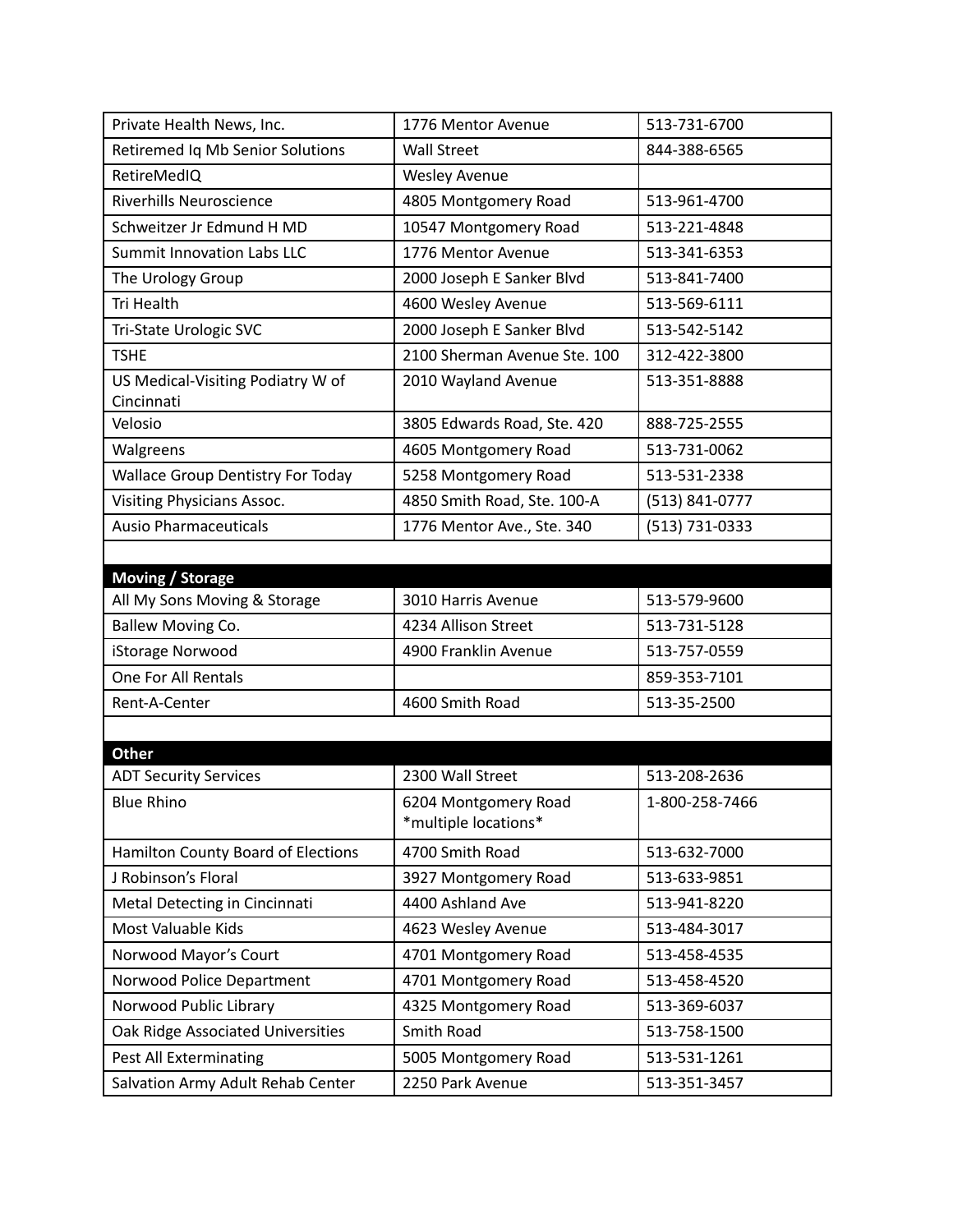| <b>School Outfitters</b>                        | 3736 Regent Ave            | 513-619-5330   |
|-------------------------------------------------|----------------------------|----------------|
| Cincinnati Cougars                              | 4805 Section Ave           | (937) 581-6124 |
| Eco ATM (Kroger)                                | 4500 Montgomery Road       |                |
| Coinstar (Kroger)                               | 4500 Montgomery Road       |                |
| Wilfert Electric Co.                            | 2764 Highland Ave.         | (513) 731-7133 |
| I-Do Weddings                                   | 4030 Smith Rd Ste. 200     | (513) 762-5550 |
| Eichner Investment Planning                     | 3805 Edwards Rd., Ste. 550 | (513) 448-4024 |
| Adopt-A-Class                                   | 4030 Smith Rd Suite 200    | (513) 448-4137 |
| The Ventura                                     | 4557 Montgomery Rd.        | (513) 295-9101 |
| SS Central Parke (Business Center)              | 4600 Montgomery Rd.        |                |
| EZ Credit Car Co.                               | 5225 Montgomery Rd.        | (513) 351-6235 |
|                                                 |                            |                |
| <b>Pets</b>                                     |                            |                |
| <b>Cincy Pets LLC</b>                           | 2228 Cathedral Ave         | 740-336-0532   |
| Pet Nanny & Personal Assistant                  | 4210 Beech Street          | 513-235-7787   |
| Rvt Pet sitting of Cincinnati LLC               | 4439 Ashland Avenue        | 513-638-0306   |
| The Pet Spot                                    | 2503 Norwood Avenue        | 513-351-7768   |
|                                                 |                            |                |
| <b>Photography / Design</b>                     |                            |                |
| Copy Shop                                       | 4110 Montgomery Road       |                |
| Daylight Photo                                  | 2511 Essex Place           | 513-910-3230   |
| <b>Grand Prize Entertainment Studio Arts</b>    | 3850 Montgomery Road       | 513-491-3811   |
| Tricks With Photography                         | 4645 Montgomery Road       | 513-318-9010   |
| <b>Uptowne Graphics</b>                         | 3834 Highland Avenue       | 513-458-6110   |
|                                                 |                            |                |
| <b>Plumbing</b>                                 |                            |                |
| <b>American Plumbing Group</b>                  |                            | 513-494-6057   |
| Ferguson Plumbing Company                       | 1728 John St               | 513-531-4107   |
| Rebisso Plumbing & Heating, Inc.                | 4626 Station Avenue        | 513-531-0540   |
|                                                 |                            |                |
| <b>Printing</b>                                 |                            |                |
| <b>Prographics Printing Center</b>              | 4404 Forest Ave            | 513-731-1440   |
| Queen City Printing Co., Inc.                   | 2834 Highland Ave          | 513-631-5050   |
|                                                 |                            |                |
| <b>Real Estate</b>                              |                            | 513-631-3812   |
| Arlene King Conlon Apts<br><b>Blind Cheddar</b> | 2273 Washington Avenue     |                |
|                                                 | Smith Road                 | 513-601-9876   |
| <b>Bridgestreet Residences</b>                  | Smith Road                 |                |
| <b>Gronauer Realtors</b>                        | 2176 Minot Ave             | 513-631-2500   |
| Jeffrey R. Anderson Real Estate, Inc.           | 3825 Edwards Rd STE 200    | 513-731-5170   |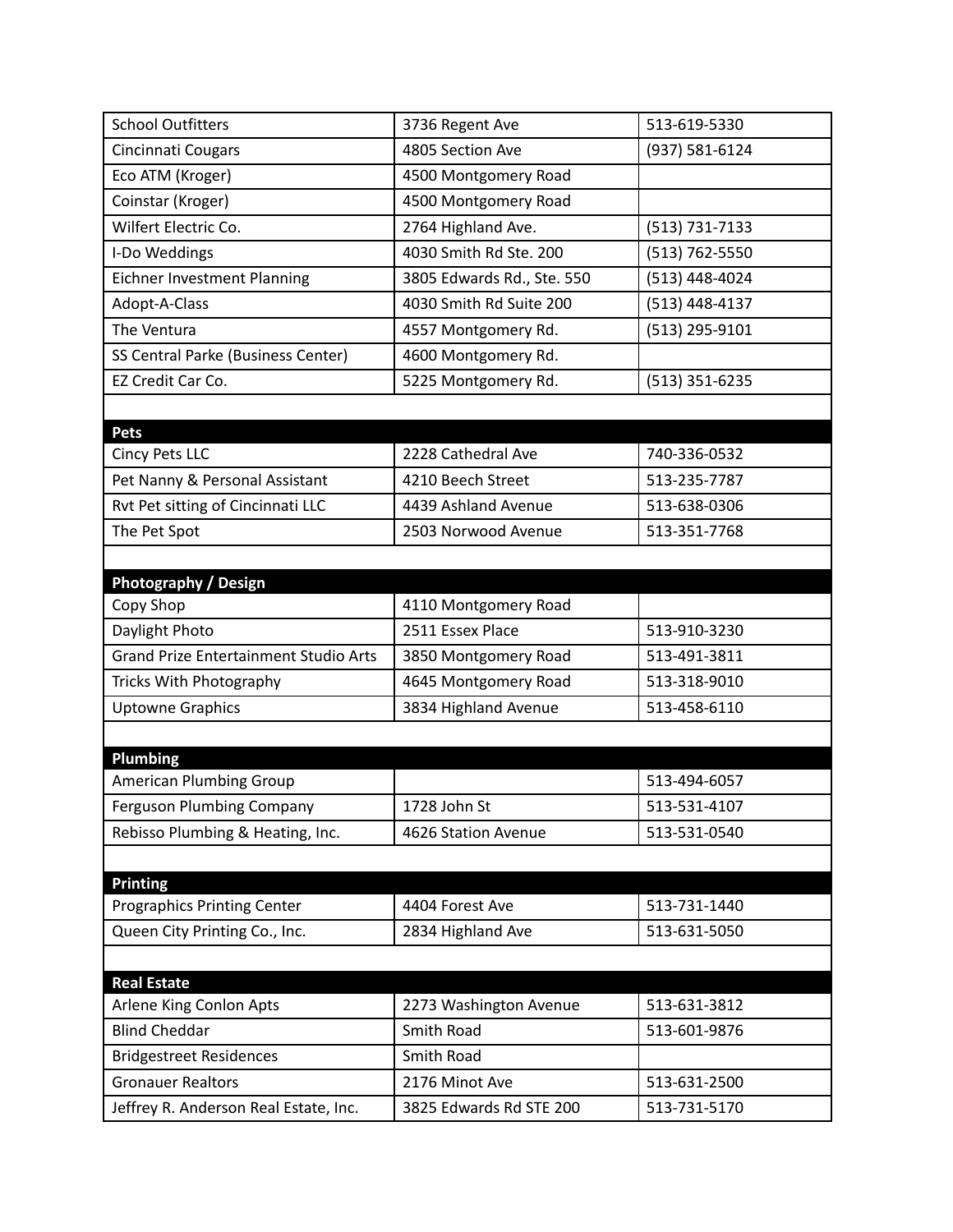| Keller Williams Advisors Realty          | 3505 Columbia Pkwy #125        | 513-766-9200 |
|------------------------------------------|--------------------------------|--------------|
| <b>Marmills Apartments</b>               | Mills Ave Cincinnati, Oh 45212 | 513-351-4033 |
| Premier Estates of Norwood Towers        | 1500 Sherman Ave               | 513-250-6567 |
| Wall 2 Wall Complete Property            | 1712 Mills Avenue              | 513-372-4360 |
| Management                               |                                |              |
|                                          |                                |              |
| <b>Restaurants / Bars</b><br>Agave & Rye | 3825 Edwards Road              | 513-620-8228 |
| Angilo's Pizza - Norwood                 | 2649 Robertson Ave             | 513-631-4300 |
| Arby's                                   | 4600 Smith Road                | 513-362-1247 |
| Betta's Italian Oven                     | 3754 Montgomery Road           | 513-631-6836 |
| BJ's Restaurant & Brewhouse              | 2631 Edmondson Road            | 513-964-1440 |
| <b>Bronte Bistro</b>                     | 2692 Madison Road              | 513-396-8970 |
| Cancun Mexican                           | 4410 Montgomery Road           | 513-351-8777 |
| Capitol Grill                            | 3821 Edwards Road              | 513-351-0814 |
| Cappy's Tap Room and Bottle Shop         | 1919 Cleneay                   | 513-807-3046 |
| Chipotle Mexican Grill                   | 4402 Montgomery Road           | 513-351-0100 |
| <b>Churchill's Fine Teas</b>             | 2681 Edmondson Road            | 513-421-1455 |
| Domino's                                 | 3915 Montgomery Road           | 513-396-7400 |
| Double Dragon                            | 4418 Montgomery Road           | 513-731-8888 |
| <b>Fatboy Spirits</b>                    | 2810 Highland Avenue           | 513-309-8155 |
| <b>Five Guys</b>                         | 2743 Edmondson Road            | 513-351-5274 |
| Frisch's Big Boy Restaurant              | 4765 Montgomery Road           | 513-531-4100 |
| Gordo's Pub & Grill                      | 4328 Montgomery Road           | 513-351-1999 |
| Indian Mound Café                        | 5226 Montgomery Road           | 513-631-3010 |
| J. Alexander's Redlands Grill            | 2629 Edmondson Road            | 513-513-7495 |
| Jason's Deli                             | 3831 Edwards Road Unit 400     | 513-351-1685 |
| Jimmy John's 01892                       | 4440 Montgomery Road           | 513-531-9100 |
| <b>KFC</b>                               | 4478 Montgomery Road           | 513-531-7291 |
| LaRosa's Norwood                         | 4702 Montgomery Road           | 513-351-2316 |
| Lateral Sports Bar                       | 4108 Montgomery Road           | 513-979-4717 |
| Lee's Famous Recipe Chicken              | 5030 Montgomery Road           | 513-351-2224 |
| Little Caesars Pizza                     | 4103 Montgomery Road           | 513-531-4771 |
| Longhorn Steakhouse                      | 2692 Madison Road              | 513-351-4040 |
| Martin & Company Wines Inc               | 2810 Highland Avenue           | 513-696-9006 |
| McDonald's                               | 4594 Montgomery Road           | 513-904-6995 |
| Norwood Delite Creamy                    | 4490 Forest Ave                | 513-841-1114 |
| Papa John's Pizza                        | 4803 Montgomery Road Ste.      | 513-731-5959 |
|                                          | 104                            |              |
| PF Chang's                               | 2633 Edmondson Road            | 513-531-4567 |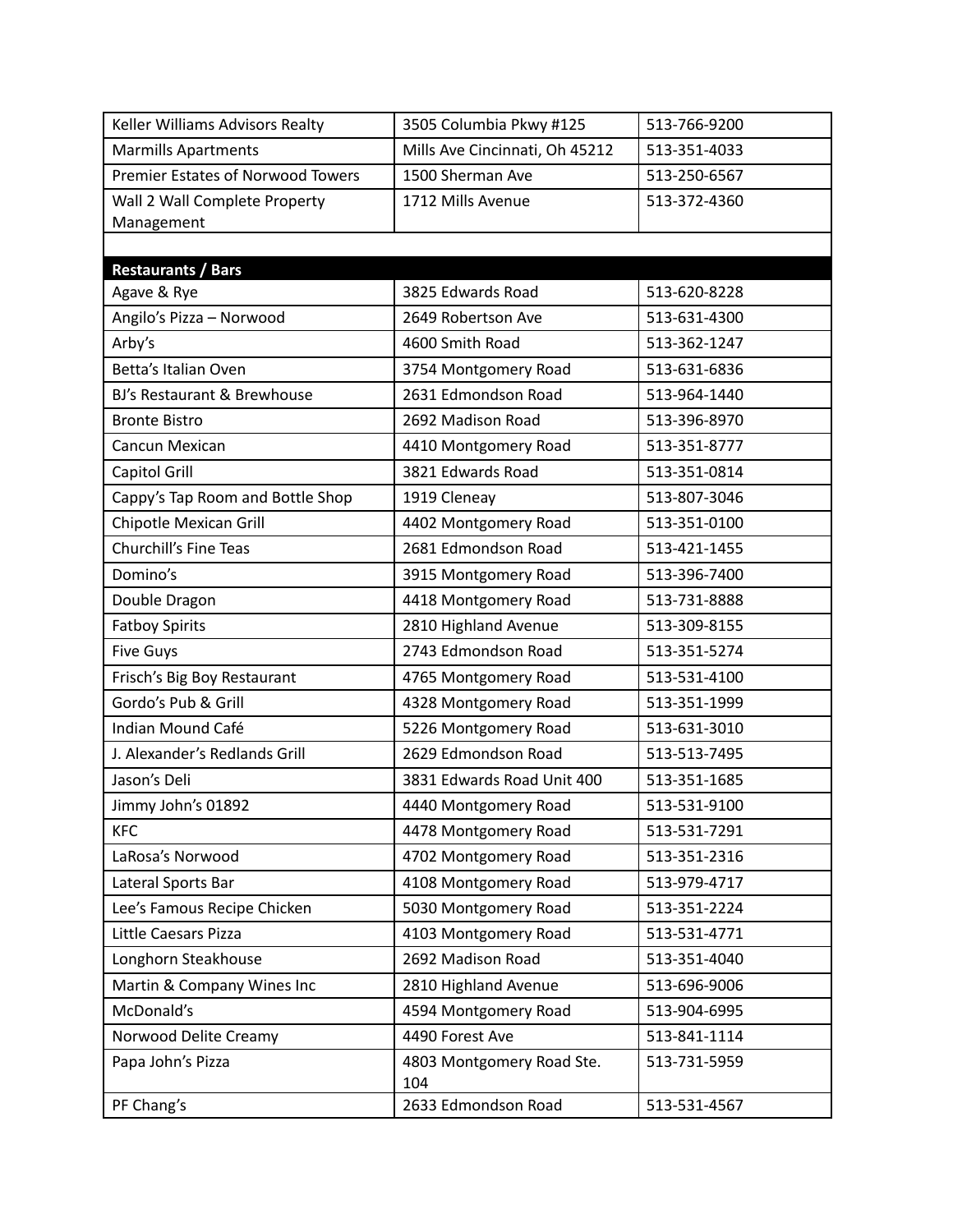| Pizza Hut                     | 4432 Montgomery Road  | 513-351-9444   |
|-------------------------------|-----------------------|----------------|
| <b>Potbelly Sandwich Shop</b> | 2692 Madison Road     | 513-924-1500   |
| <b>Rally House</b>            | 2692 Madison Road     | 513-813-0090   |
| RJ Distillery                 | 2810 Highland Avenue  | 513-429-5657   |
| <b>Rusty Bucket</b>           | 2692 Madison Road K-3 | 513-841-2739   |
| Season's 52                   | 3819 Edwards Road     | 513-631-5252   |
| Skyline Chili                 | 4588 Montgomery Road  | 513-531-8381   |
| Sorento's Italian Joint       | 5143 Montgomery Road  | 513-531-5070   |
| <b>Starbucks</b>              | 3763 Montgomery Road  | 513-396-7400   |
| Subway                        | 4580 Montgomery Road  | 513-531-7822   |
| <b>Taco Bell</b>              | 4478 Montgomery Road  | 513-531-7291   |
| <b>Taco Casa</b>              | 4600 Smith Road       | 513-827-9440   |
| Taqueria Markense             | 5201 Carthage Ave     | 513-351-1363   |
| Taste of Belgium              | 3825 Edwards Road     | 513-396-5800   |
| The Pub Rookwood              | 2692 Edmondson Road   | 513-841-2748   |
| Wendy's 246                   | 4474 Montgomery Road  | 513-631-2215   |
| <b>White Castle</b>           | 5075 Montgomery Road  | 513-631-4450   |
| Wings Street and Pizza Hut    | 4432 Montgomery Road  | 513-351-9444   |
| Zoup                          | 4426 Montgomery Road  | 513-655-5050   |
|                               |                       |                |
| Salon / Spa                   |                       |                |
| Cincinnati Nails Inc          | 4635 Montgomery Road  | 513-531-4444   |
| EM & Co                       | 4500 Forest Ave       | 513-351-3626   |
| European Wax Center           | 2692 Madison Road     | 513-924-9299   |
| Lee Nails Cincinnati          | 4442 Montgomery Road  | 513-731-5100   |
| Loud Styles Barber Salon      | 4220 Montgomery Road  | 513-919-5030   |
| Mitchell's Salon & Day Spa    | 2692 Madison Road     | 513-979-6340 / |
|                               |                       | 513-731-9315   |
| Pump Salon                    | 2739 Edmondson Road   | 513-841-1110   |
| Salon 3610 Inc.               | 4353 Montgomery Road  | 513-843-6720   |
| Trinity Salon And Spa LLC     | 1843 Tilden Avenue    | 513-317-2708   |
| Lu Ann's                      | 5335 Carthage Avenue  | 513-631-8995   |
| Wild Honey                    | 3966 Montgomery Road  | 513-452-3757   |
| Em & Co.                      | 4500 Forest Avenue    | 513-351-3626   |
| Celine Thiel Hair Studio      | 2435 Williams Ave.    | (513) 731-7114 |
|                               |                       |                |
| <b>Shopping / Selling</b>     |                       |                |
| <b>AAA Diamond Buyers</b>     | 4547 Montgomery Road  | 513-631-5534   |
| Aarons                        | 4405 Montgomery Road  | 513-631-3400   |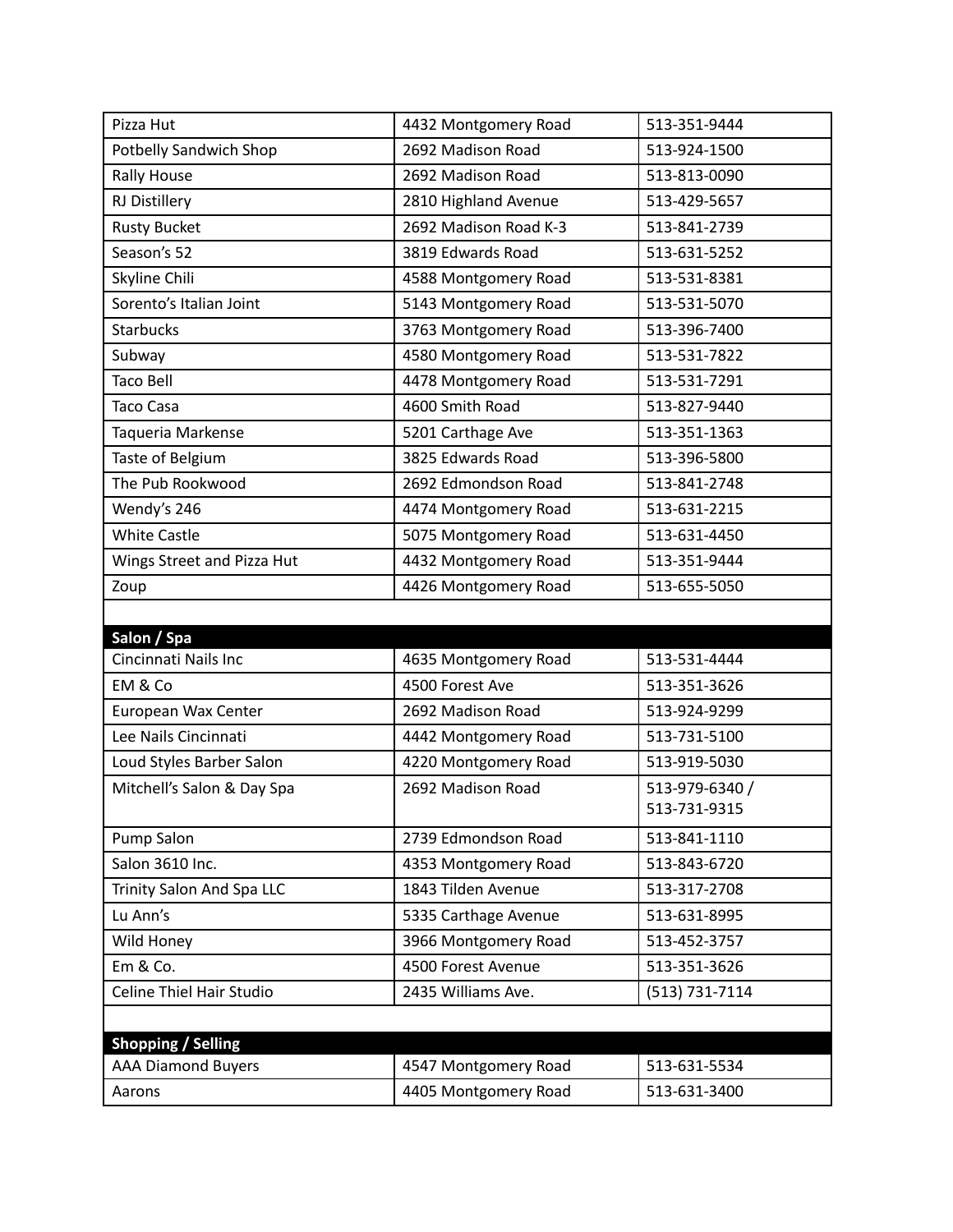| All For One X Shop                 | Cleneay Ave and Montgomery<br>Road | 513-745-3311 |
|------------------------------------|------------------------------------|--------------|
| <b>Aramark Uniform Service</b>     | 4936 Montgomery Road               | 513-878-1791 |
| Athleta                            | 7875 Montgomery Road               | 513-351-3106 |
| Banana Republic                    | 2667 Edmondson Road                | 513-351-8400 |
| Bath & Body Works                  | 2657 Edmondson Road                | 513-337-0962 |
| Bed Bath & Beyond                  | 2719 Edmondson Road                | 513-731-5170 |
| Carhartt                           | 2685 Edmondson Road                | 513-657-7130 |
| Carter's                           | 2692 Madison Road                  | 513-351-2794 |
| CD Game Exchange                   | 4600 Smith Road                    | 513-351-5596 |
| Chico's                            | 2679 Edmondson Road                | 513-531-1977 |
| Cincinnati Trophy LLC              | 4600 Montgomery Road               | 513-631-8146 |
| Claire's                           | 2727 Edmondson Road                | 513-351-3230 |
| <b>DSW</b>                         | 2701 Edmondson Road                | 513-531-6800 |
| <b>Eddie Bauer</b>                 | 2663 Edmondson Road                | 513-531-0400 |
| Evereve                            | 2665 Edmondson Road                | 513-351-2216 |
| <b>Family Dollar</b>               | 3800 Montgomery Road               | 513-631-3016 |
| Francesca's                        | 2687 Edmondson Rd                  | 513-351-0518 |
| GameStop                           | 2729 Edmondson Road                | 513-631-1888 |
| Gap                                | 2659 Edmondson Road                | 513-531-2427 |
| Gap Baby & Gap Kids                | 2659 Edmondson Road                | 513-531-2427 |
| <b>Home Goods</b>                  | 2692 Madison Road                  | 513-531-1040 |
| J Crew Factory                     | 2683 Edmondson Road                | 513-351-0212 |
| Jos A Bank                         | 2683 Edmondson Road                | 513-924-0384 |
| Joseph Beth Booksellers            | 2692 Madison Road                  | 513-396-8960 |
| Lane Bryant                        | 2735 Edmondson Road                | 513-698-2321 |
| Legendary Jewelers                 | 4539 (A) Montgomery Road           | 513-832-0713 |
| Marshalls                          | 4450 Montgomery Road               | 513-531-6200 |
| <b>Mattress Firm</b>               | 2747 Edmondson Road                | 513-531-2337 |
| Maverick Chocolate Co.             | 129 W Elder Street                 | 513-834-8369 |
| Moonxscape                         |                                    | 513-631-1044 |
| New York & Company                 | 2675 Edmondson Road                | 513-841-2111 |
| Nordstrom Rack                     | 2692 Madison Road                  | 513-878-6810 |
| Old Navy                           | 2695 Edmondson Road                | 513-351-8300 |
| Rainbow Apparel                    | 4458 Montgomery Road               | 513-351-2312 |
| <b>Salvation Army Family Store</b> | 2250 Park Ave                      | 513-351-3457 |
| Shoe Carnival                      | 2692 Madison Road                  | 513-841-0355 |
| Soft Surroundings                  | 2671 Edmondson Road                | 513-698-2400 |
| Sur La Table                       | 2673 Edmondson Road                | 513-351-7444 |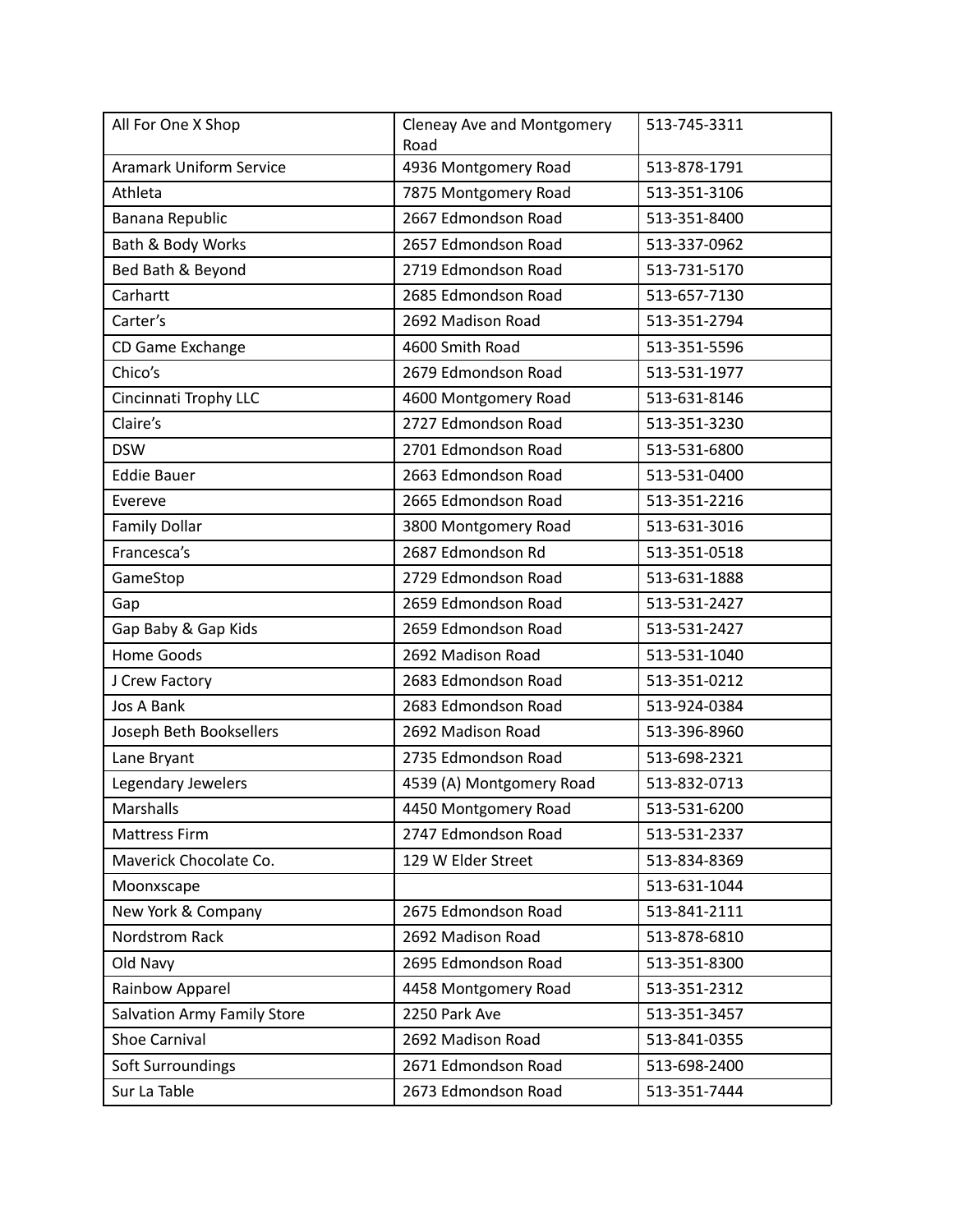| Surplus Work Clothes Co. Uniforms                               | 4553 Montgomery Road         | 513-631-2749                   |
|-----------------------------------------------------------------|------------------------------|--------------------------------|
| <b>Talbots</b>                                                  | 2669 Edmondson Road          | 513-321-9090                   |
| Ted's Pawn                                                      | 20266 Delaware Avenue        | 513-631-2112                   |
| Tienda La Despensa LLC                                          | 4355 Montgomery Road         |                                |
| <b>TJ Maxx</b>                                                  | 2692 Madison Road            | 513-531-3797                   |
| Victoria's Secret                                               | 3655 Edmondson Road          | 513-351-0727                   |
| West Brothers Jewelry                                           | 4547 Montgomery Road         |                                |
| West Elm                                                        | 2639 Edmondson Road          | 513-351-0272                   |
|                                                                 |                              |                                |
| <b>Software / Technology</b>                                    |                              |                                |
| A HI Computers & Electronics Norwood<br>& Hyde Park Televisions | 4030 Montgomery Road         | 513-531-1111                   |
| <b>Adaptix Corporation</b>                                      |                              | 513-232-7791                   |
| <b>CDK Global</b>                                               | 4650 Montgomery Road         | 513-929-7000                   |
| <b>Convergys Customer Management</b><br>Group                   | Montgomery Road              | 513-458-1300                   |
| <b>Custom Electronic Designs Inc</b>                            | Montgomery Road              | 513-631-4425                   |
| <b>Dish Network</b>                                             | Montgomery Road              | 800-803-3388                   |
| <b>Encore Technologies</b>                                      | 4620 Wesley Avenue           | 513-449-9328 /<br>866-990-3526 |
| Gravity Technologies, Inc                                       | 4811 Montgomery Road         |                                |
| L2Source, LLC                                                   | 4620 Wesley Avenue #200      | 513-428-4530                   |
| PRD Tech, Inc.                                                  | 1776 Mentor Ave., Ste. 413-A | $(513) 673 - 3583$             |
| <b>Netburg Services</b>                                         | 3964 Montgomery Road         | 513-247-9701                   |
| Newton Software                                                 | 4811 Montgomery Road         |                                |
| Siemens Industry, Inc.                                          | 4620 Forest Avenue           | 513-841-3100                   |
| Socius 1, LLC                                                   | 3805 Edwards Road            | 513-731-2100                   |
| Technitron, INC                                                 | 3980 Webster Avenue          | 513-531-2926                   |
| <b>Technology Assisting People</b>                              | 11083 Hamilton Avenue        | 513-674-4312                   |
|                                                                 |                              |                                |
| <b>Spiritual</b>                                                |                              |                                |
| Anointed Church of the Living God                               |                              | 513-841-1133                   |
| Ashland Ave Baptist Church                                      | 4255 Ashland Avenue          | 513-531-3626                   |
| <b>Bellarmine Chapel</b>                                        | 3800 Victory Parkway         | 513-745-3398                   |
| Cameron Ave. Church of God                                      | 2156 Cameron Avenue          | 513-531-1658                   |
| <b>Coalition for Christian Outreach</b>                         | 4400 Floral Avenue           |                                |
| Christ the Savior Orthodox Church                               | 4285 Ashland Ave             | 513-351-0907                   |
| Grace UMC                                                       | 2221 Slane Avenue            | 513-531-3253                   |
| First Church of God Norwood                                     | 2034 Dale Road               | 513-531-8570                   |
| Good News Baptist Church                                        | 3837 Elsmere Avenue          | 513-509-7093                   |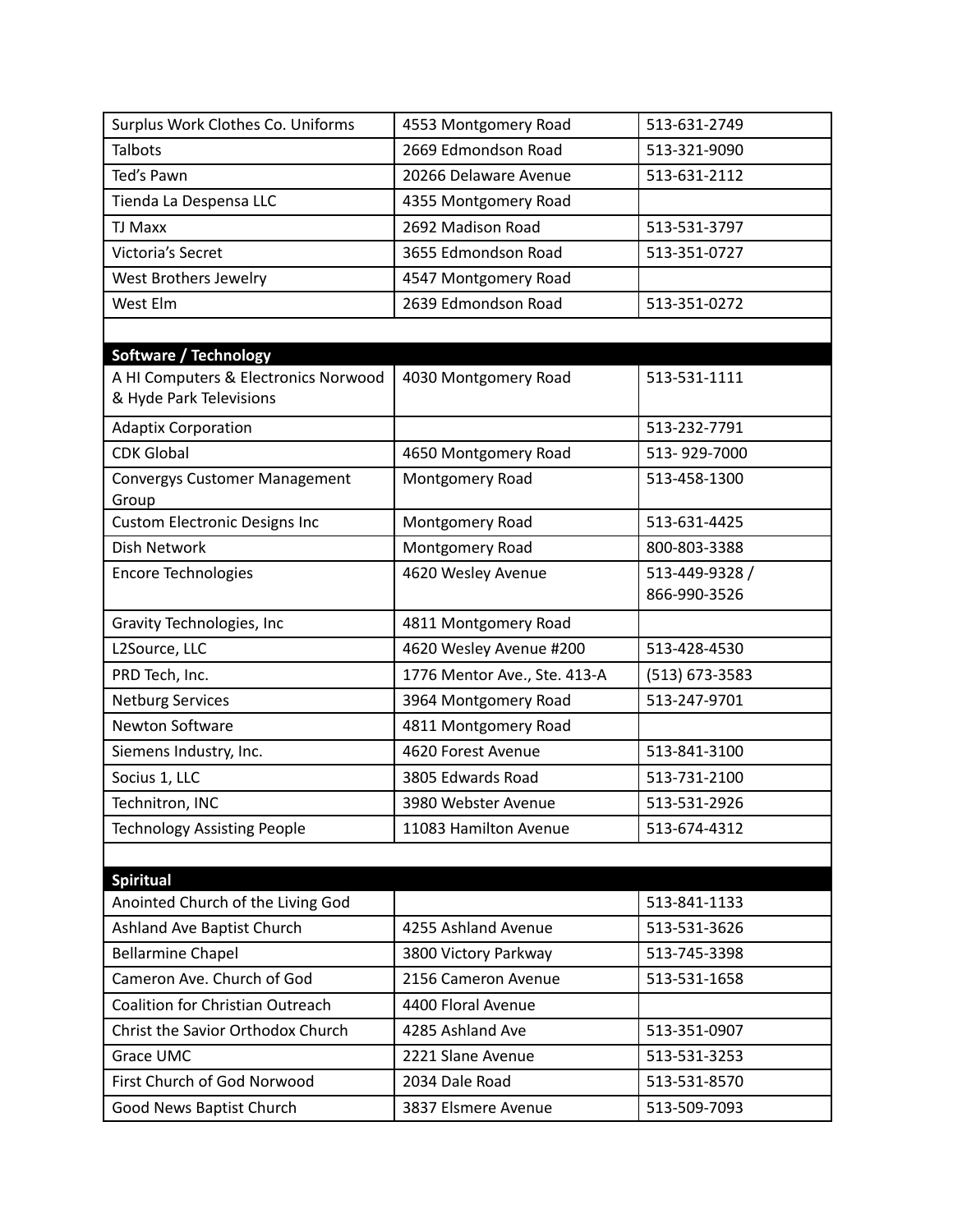| Holy Trinity Church                   | 423-2499 Quatman Ave     | 513-366-4400   |
|---------------------------------------|--------------------------|----------------|
| Iglesia Castillo Fuerte De Cincinnati | 2053 Courtland Avenue    | 513-739-6664   |
| <b>Immaculate Conception Rectory</b>  | 2310 Robertson Avenue    | 513-731-8771   |
| Keep It Real Worldwide Ministries     |                          | 513-487-8843   |
| Korean UMC                            | 2141 Williams Avenue     | 513-531-3171   |
| LDS Chapel                            | 5505 Bosworth Place      | 513-531-8710   |
| Liberty Baptist Church                | 5301 Carthage Avenue     | 513-531-9245   |
| Living Hope Bible Fellowship          | 4336 Ashland Avenue      |                |
| Love City Church                      | 2221 Slane Avenue        |                |
| Love Divine Baptist Church            | 4107 Forest Avenue       | 513-631-7700   |
| New Bethel Baptist Church             | 2400 Norwood Ave         | 513-531-7007   |
| New City Presbyterian Church          | 4400 Floral Avenue       | 513-512-5759   |
| New Emmanuel Baptist Church           | 5407 Warren Avenue       |                |
| New Life Church                       |                          | 513-351-5433 / |
|                                       |                          | 513-351-9800   |
| New Vision Missionary Baptist Church  | 3851 Montgomery Road     | 513-731-0765   |
| New Haven Missionary Baptist Church   | 2413 Indian Mound Avenue | 513-531-6386   |
| Norwood Baptist Church (Spanish)      | 2053 Courtland Avenue    | 513-739-6664   |
| Norwood Christian Church              | 4400 Ashland Ave         | 513-631-5366   |
| Phat Bao Tu Buddhist Temple           | 2701 Robertson Avenue    |                |
| <b>SNC Norwood</b>                    | 4424 Floral Avenue       | 513-531-7585   |
| Trinity Pentecostal Church            | 2719 Norwood Avenue      | 513-631-5888   |
| The Valley Church                     | 3836 Madison Avenue      | 513-813-0114   |
| <b>Vineyard Central</b>               | 1759 Mills Avenue        | 513-549-1757   |
| Zion United Church of Christ          | 2301 Indian Mound Road   | 513-531-5400   |
| Word of Truth Ministries Church       | 2039 Weyer Ave           | (513) 531-7878 |
|                                       |                          |                |
| <b>Sustainability</b>                 |                          |                |
| The Shepherd Chemical Company         | 4900 Beech Street        | 513-731-1110   |
|                                       |                          |                |
| <b>Vehicle</b>                        |                          |                |
| Alford Motors of Norwood              | 5600 Carthage Avenue     | 513-679-6313   |
| Autorentalsystems Com, LLC            | 1776 Mentor Avenue       | 513-334-1040   |
| Cincinnati Convertors, Inc.           | 1730 Cleneay Avenue      | 513-731-6600   |
| East Rookwood Auto Spa                | 2607 Melrose Avenue      | 513-560-1814   |
| Jerry's Towing & Storage              | 5312 Carthage Avenue     | 513-617-5191   |
| Joseph Volkswagen of Cincinnati       | 3813 Montgomery Road     | 513-531-5500   |
| K & M Automotive LLC Advanced         | 1835 Wayland Avenue      | 513-376-8459   |
| KDM P.O.P. Solutions Group            | 10450 Medallion Drive    | 855-232-7799   |